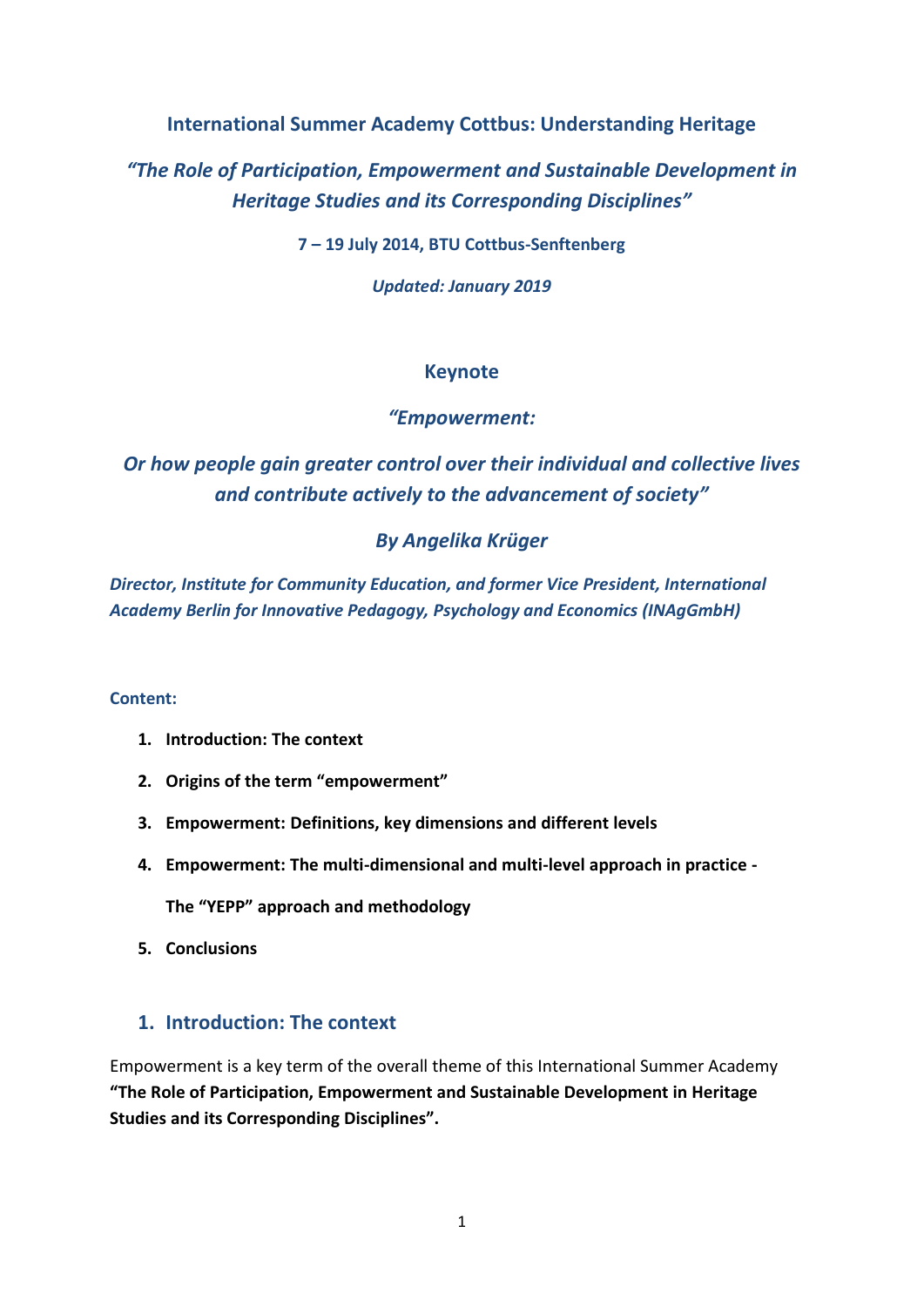As experience indicates and as we all know, without active engagement and participation of responsible citizens and communities – without an active civil society as driver of change democracy cannot flourish and sustainable development cannot be advanced.

As it is outlined in the programme of this summer academy, the **involvement of local communities in the field of world heritage** has become a key requirement and a necessary measure to achieve sustainable development. On the one hand, community participation is one of the strategic objectives of the UNESCO Global Strategy. On the other hand, observations have shown that the protection of heritage can best be ensured by involving local communities and placing protection in their own hands.

To address the **role of empowerment** in Heritage Studies is about reflecting on the people, the citizens, in particular the young people, living in World Heritage Sites – which means it is about the local owners of the material and immaterial heritage – of their heritage – and about their power to take the responsibility and ownership and to participate actively in the promotion, protection, maintenance and further development of their world's natural and cultural heritage including the intangible heritage and in sustainable development.

In order to enable students and future leaders to support the local communities in this process, to support the development of an inclusive and active civil society through and for World Heritage and the Intangible Heritage and to facilitate empowerment processes at local, national and transnational level, the questions for Heritage Studies are:

- Which themes and competences need to be included in the curriculum of Heritage Studies?
- Which are the key issues that need to be addressed in research of the International Graduate School Heritage Studies?

The programme of this International Summer Academy Cottbus: "Understanding Heritage" provides a wide range of opportunities for learning and reflections and for developing further perspectives for the curriculum and in particular for research.

**Empowerment** is a widely discussed concept in social sciences and an implemented approach in a growing number of local, national and international social practices and policies including the international cooperation and development work.

What are the different understandings of and approaches to empowerment? What are the definitions, key dimensions and levels of empowerment?

Let me go into details and start with the origins of the term "empowerment".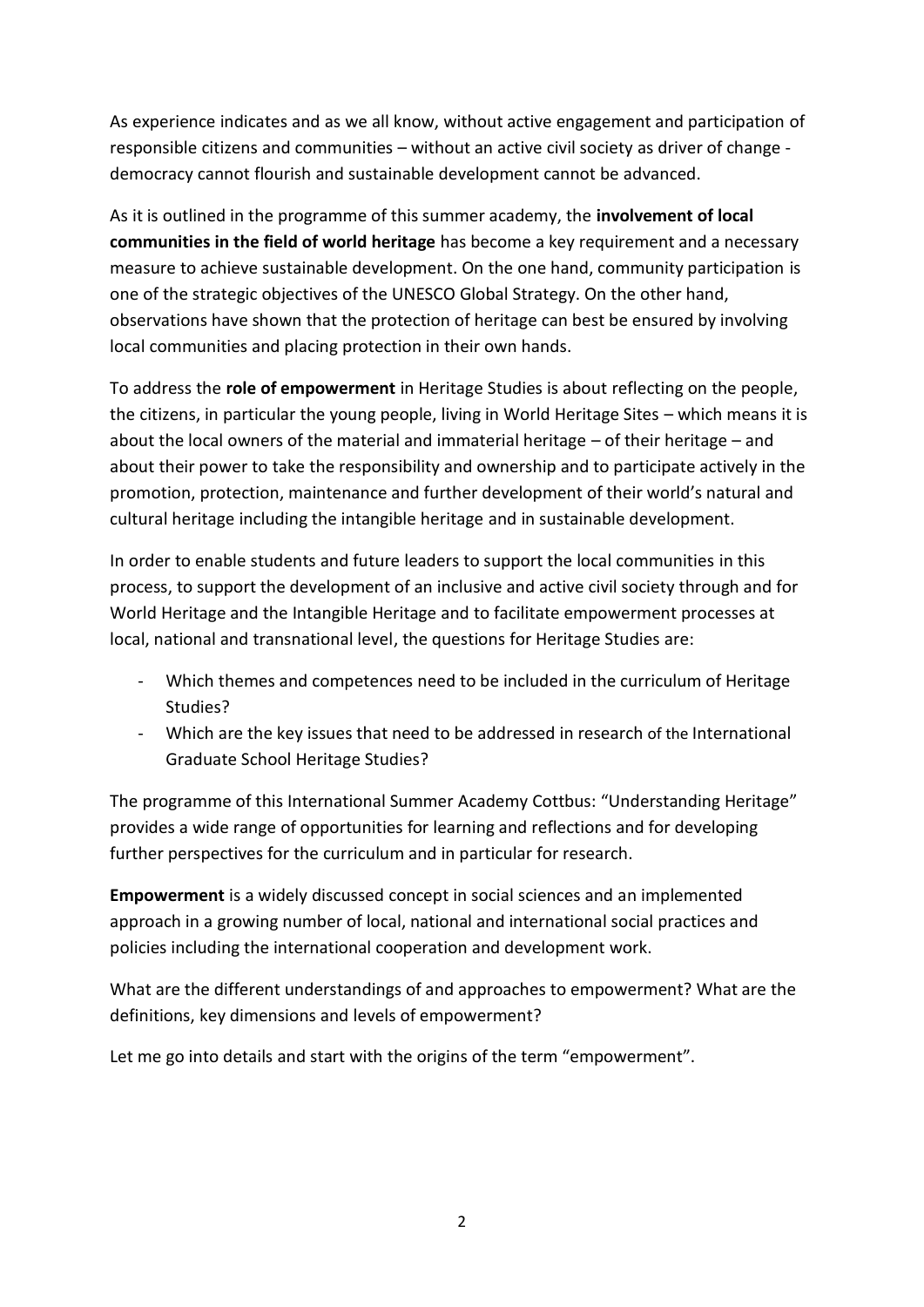# **2. Origins of the term "empowerment"**

The term "empowerment" was born in the 1970s in the United States and used in two very different ways:

- It was first introduced by the civil rights movement, the black power feminist movement in particular, and by the community-based social work aiming at bottomup social change combatting inequality, discrimination, poverty and social exclusion initiated and fought for by the people and activist groups themselves.

The strategy for generating power for women was inspired by the US American black power movement of the 1960s and by Paolo FREIRE's *Pedagogy of the Oppressed* (1970/1996). The central premise was that of understanding social relations as power relations. These approaches shared the view of advocacy from below, from the South, from marginalized groups, from minorities, from the oppressed.

With the introduction of the idea of empowerment into international cooperation and development policy programmes at the *3 rd International Women's conference in Nairobi in 1985*, the idea took a steep trajectory.

At that time, empowerment was introduced as a women's political strategy from below in order to break exploitative and oppressive structures and pursue the dual aim of eliminating poverty and the gender hierarchy. This strategy distanced itself from and criticised those women's development approaches aimed at 'integration in development' as equality-oriented feminism.

- Opposite of this more radical origin of empowerment, at almost the same time in the 1970s, conservative thinkers in the United States began to use the term "empowerment" as well. But for them it was about doing away with the welfare state and giving responsible and power to intermediary institutions such as family and church and others – institutions that have certain values and teach people what they are supposed to do. I will not go into further details about this position but focus on the development of the first position I outlined.

Since its origins, the concept of empowerment was further influenced by the women's empowerment movement, but it was also further advanced and refined by the various disciplines of social sciences and interdisciplinary approaches in particular, and by different concepts of change, developed by a number of public, independent and private national and international key players.

Furthermore, it was advanced by the practical experiences and expertise of self-help initiatives and protest actions of socially disadvantaged, marginalised people aiming at eliminating discriminatory and unjust structures, as well as changing the power relations. It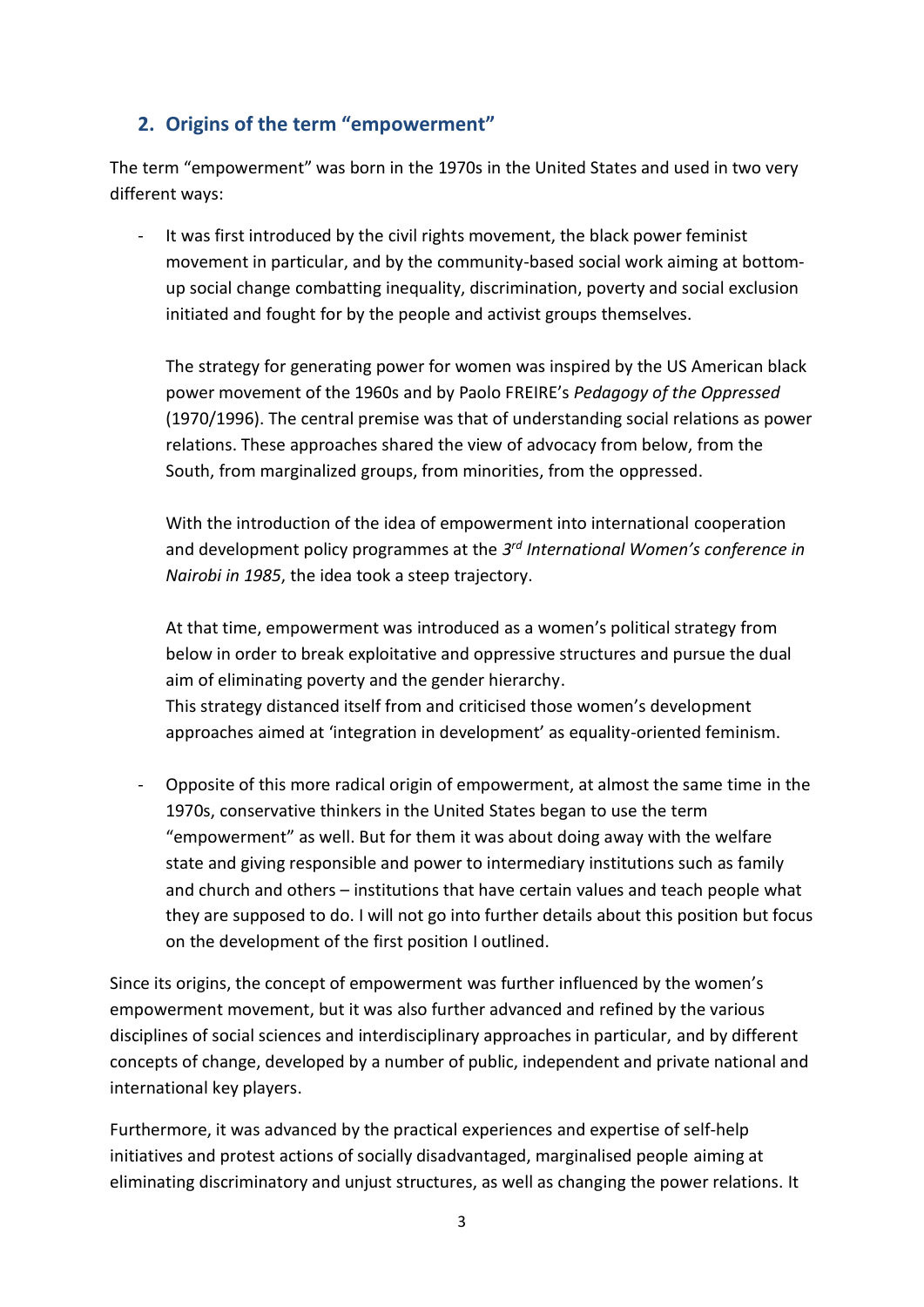has become a key concept of youth policy of some local, regional, national governments and of the European Union. In some cases it has become a guiding concept for the work of international cooperation and development organisations and key players.

# **3. Empowerment: Definitions, key dimensions and different levels**

Against this background, empowerment is a widely discussed concept in social sciences and related practices and accordingly in an extensive international literature. As a result it has a wide range of meanings with individual and social connotations, with different dimensions and levels, with different perspectives of change and social-political implications.

I would like to begin with two different perspectives which are suggested to look at empowerment:

- **Self-Empowerment of people affected by power- and helplessness and exclusion** This perspective emphasises the active acquisition of power, energy, agency and creative power by the people themselves as individuals and as groups. In this perspective, empowerment is seen as a process of re-construction of selfdetermination, autonomy and control. Examples are: Self-help groups, citizens' movements etc.
- The second perspective looks at **Empowerment as professional support for gaining autonomy, self-determination and capacity to act**

At the core of this perspective is the aspect of support and promotion of autonomy, self-determination and capacity to act **through professional helpers**. Examples are: social-psychological, psychotherapeutic interventions, social work, interventions in the international cooperation and development work etc.

Whatever perspective is taken, it can be observed that the term "empowerment" is used to indicate **a process** of empowering groups or individuals as well as to indicate **an outcome** – a person or group is empowered. Empowerment stands for a dynamic process which results in the outcome of an expansion both of individuals' and collective capacities and spheres of action.

I would like to share with you how some national and international organisations that are key players in the international cooperation and development work define empowerment.

My first example is **The World Bank**, as one of the largest international organisations that tries to overcome the inequality between the North and the South through numerous projects and substantial funding.

The World Bank stresses in its definition that: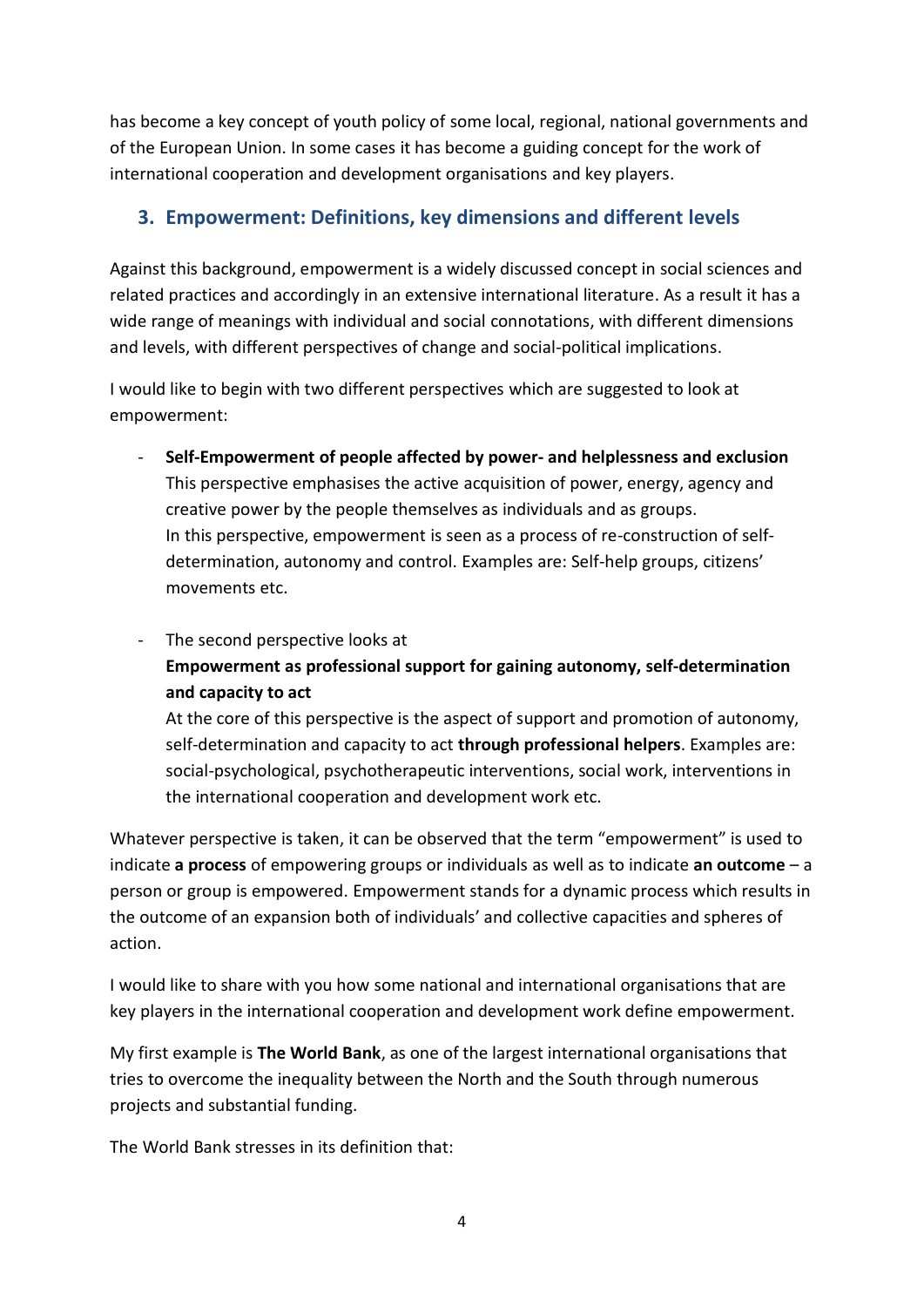*"Empowerment is the process of increasing the capacity of individuals or groups to make choices and transform those choices into desired actions and outcomes. Central to this process are actions which both build individual and collective assets, and improve the efficiency and fairness of the organizational and institutional context which govern the use of these assets."* (WORLD BANK WEBSITE 2005; ALSOP/HEINSOHN 2005)

My second example is the UN, the **United Nations**, which stresses in *The Human Development Report 1995* that empowerment, is about participation:

*"Empowerment. Development must be by people, not only for them. People must participate fully in the decisions and processes that shape their lives."* (UN, 1995)

and emphasises with regard to women's empowerment that

*"Investing in women's capabilities and empowering them to exercise their choices is not only valuable in itself but is also the surest way to contribute to economic growth and overall development."* (UN, 1995)

Finally examples from the independent sector:

- **Oxfam International**, a non-for-profit non-governmental federation with 17 member organisations aiming at working together for greater impact on the international stage to reduce poverty and injustice. As well as becoming a world leader in the delivery of emergency relief, Oxfam International implements long-term development programs in vulnerable communities.

For Oxfam *"Empowerment involves challenging the forms of oppression which compel millions of people to play a part in their society on terms which are inequitable, or in ways which deny their human rights* (Oxfam, 1995*)"*

- **Heinrich Böll Stiftung**, the Green Political Foundation of Germany with an international scope, understands empowerment as

*"… Enhancement of the political, social, economic and spiritual strength of a community or a person who are structurally disadvantaged through social constructs such as "race", religion, gender, sexuality, class, disability and age. To support individuals and communities whom equal opportunities are denied because of structural barriers to realise their rights and to participate in society at all levels."* 

The Barrow Cadbury Trust, a UK-based independent, charitable foundation, committed to bringing about socially just change. Empowerment is part of their published values: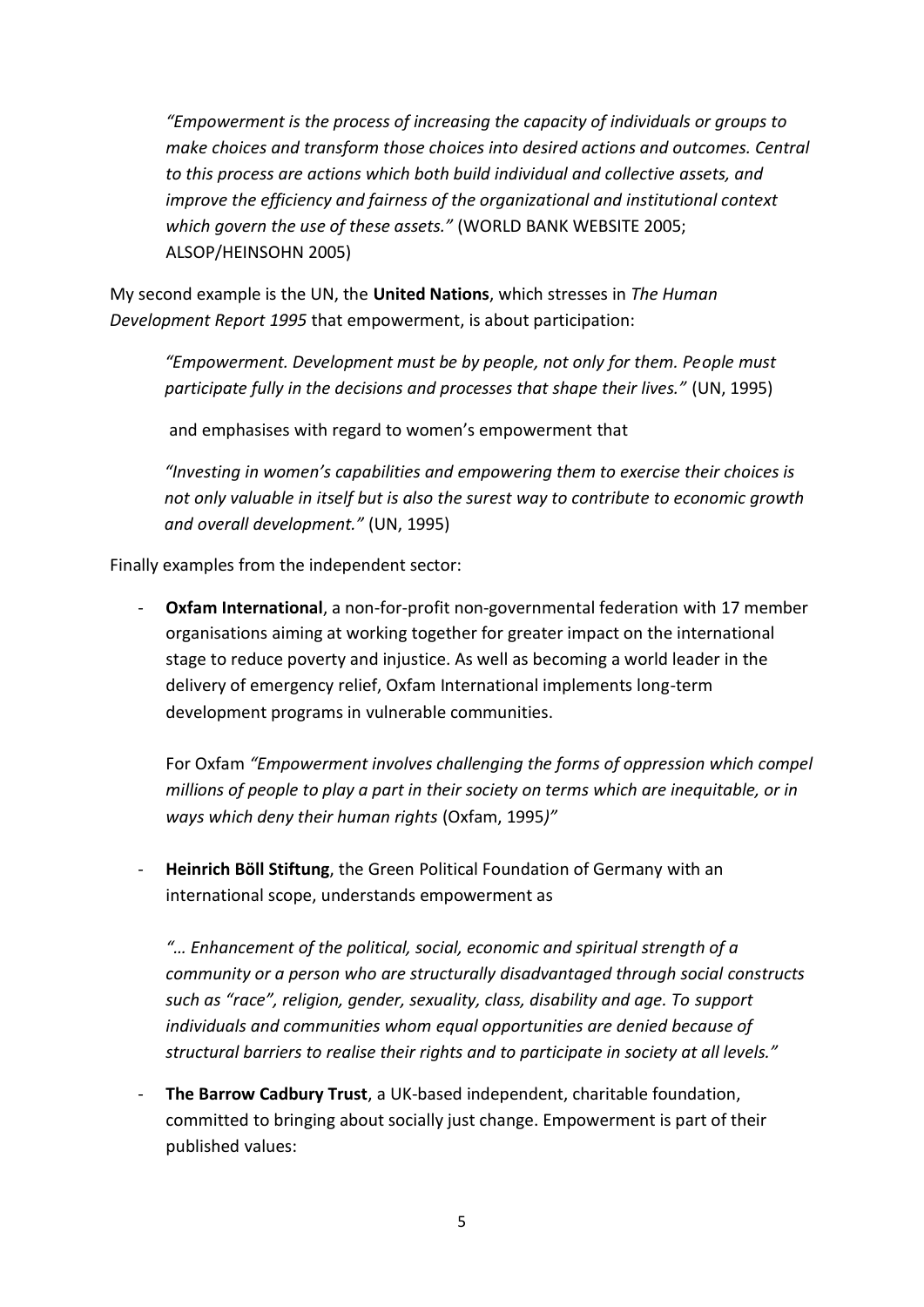*"The Trust seeks to uphold and extend the rights of marginalised groups, to reflect the grassroots experience of local communities and to support them in making their voices heard."* (Website Barrow Cadbury Trust)

Some of the key aspects mentioned in these definitions are shared among many authors and show that the understanding of empowerment is based on a multi-disciplinary approach. It is interpreted and substantiated in the social sciences, in particular in psychology, socialpsychology, in medicine, in educational science, in social pedagogy as well as in political sciences and in related fields of practice such as social work, crisis intervention work, trauma work etc.

In John FRIEDMAN's (1992) understanding, empowerment refers to all those processes that lead people to take control and ownership of their lives that requires according to Nina STRANDBERG (2001), an array of opportunities to choose among. This understanding of empowerment overlaps with the *concept of human development* when defined as a process of enlarging people's choices. STRANDBERG *(*2001, p.3*)* further conceptualises empowerment as a *'transformative process'* that is experienced both on the personal and the collective level.

Empowerment goes beyond 'participation in development'. It addresses the need to transform development.

In their reflection on "power" - the key part in the term empowerment – RODENBERG and WICHTERICH (1999) argue that

*"…power is understood in a positive sense as the rights of access to and control over resources as well as decisional and structural capacities in the household as well as in politics, economics, and culture. Power so defined does not result in domination over others but rather the ability, energy, and structural capacity to act and negotiate, to resist dominance, to define and decide, to shape and compensate. Power is the power to change…the potential to transform."* 

Despite the use of various terminologies, there are commonalities between different views.

FRIEDMAN (1992) suggests differentiating psychological empowerment, social empowerment and political empowerment. In a comparable way, BECKER AND WEYERMANN (2006) identify the individual level ('power within'), the level of the close social context ('power with') and the broader context of changing social power relations ('power over').

Developments on all three levels are, according to these definitions, interlinked and cannot be separated. On an individual level, empowerment includes the personal development associated with an increasing self-confidence and a deepening of the understanding of one's own situation. To achieve empowerment, the nature and extent of disempowerment has to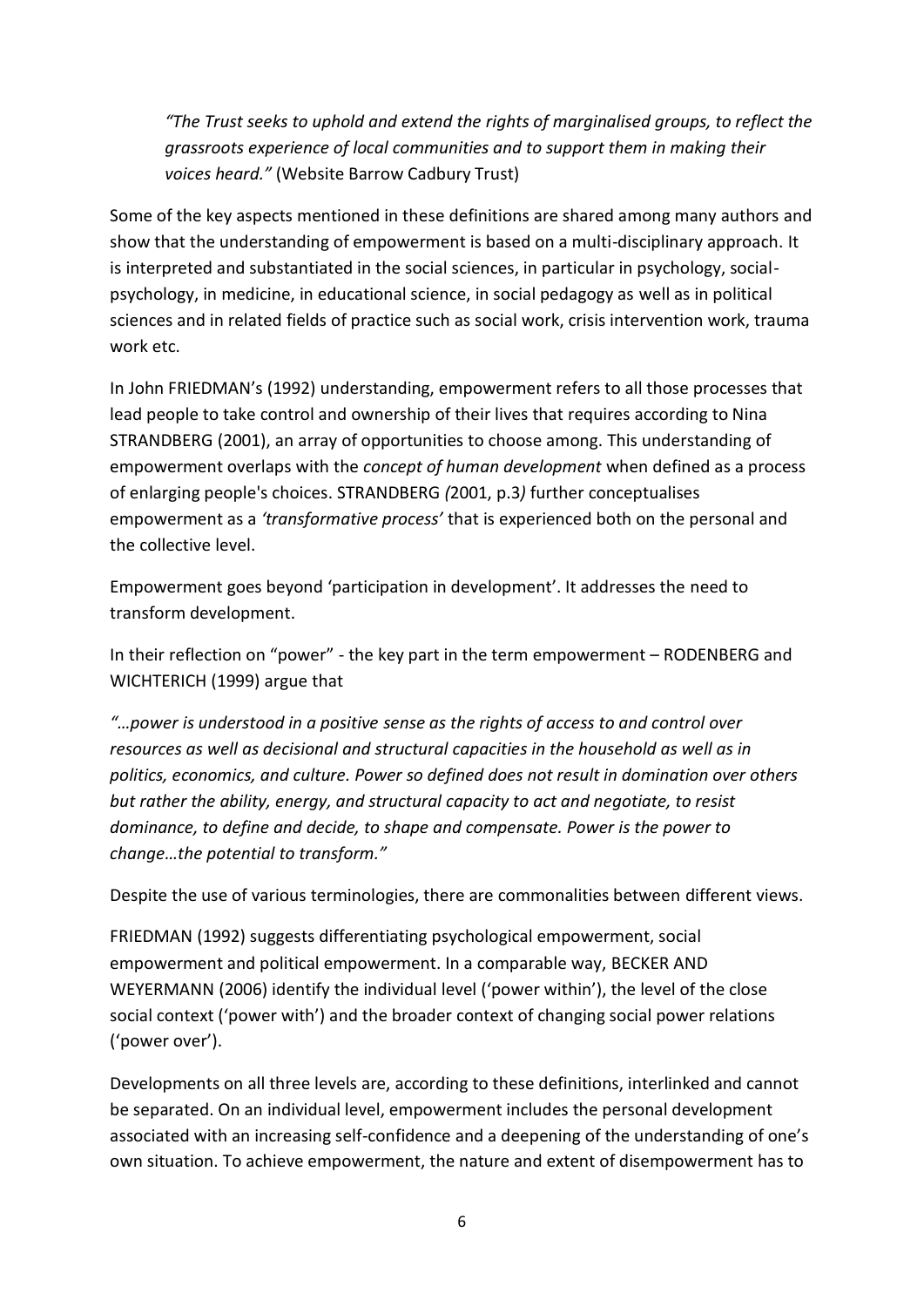be closely analyzed in order to develop and to be able to use one's own resources in a better way*.*

This process of increasing personal awareness is often perceived as a crucial precondition for change, yet empowerment cannot be reduced to the individual level alone. The social and political levels are critical to exert power and to make real choices. The second level (social empowerment / power with) acknowledges the fact that *'change can take place when people work together. This involves thinking, acting and networking with* others*' (*in both conventional and new ways such as through Facebook and Twitter).

Empowerment also means doing something about it. It means actual participation in the social process with a realistic prospect of changing existing power structures. Ultimately, empowerment includes the macro-level, as well, and must be concerned with changing realities and power relationships.

In their analysis of women's projects in developing countries, RODENBERG and WICHTERICH (1999) identify further dimensions and levels of empowerment. Similar to the three levels mentioned above, they speak about **'personal empowerment', 'social empowerment', and 'political empowerment'.** Additionally, they coined the terms **'cultural empowerment', 'legal empowerment' and 'economic empowerment'.** By economic empowerment they are referring to economic literacy, property, social security, decision-making power regarding money. Legal empowerment includes legal security, knowledge of the existing laws, and the ability to influence legislation. Cultural empowerment, finally, includes the power to shape cultural definitions and influence the symbolic order. In their view, empowerment processes can lead to changing social relationships and those socio-cultural norms which entail discrimination.

The identified dimensions have not only been used to define empowerment on the descriptive level but also to develop a referential framework for a comprehensive view of empowerment aims and processes – to create an analytic instrument for measuring empowerment-related processes and outcomes.

Due to the growing interest and increased investments in empowerment by the public, independent and private sector, the analytic work including the development of instruments and indicators with which to monitor and evaluate empowerment processes and outcomes developed fast over the last decades with significant contributions from social sciences and supported by various key players in the international cooperation and development work, such as The World Bank, GIZ Deutsche Gesellschaft für Internationale Zusammenarbeit, national Ministries as well as a number of large independent foundations.

I would like to conclude this part of my presentation with the remark that in each case, the empowerment concept and approach needs to be reflected in the light of its normativeethical frame of reference and its specific conceptual understanding of human being – the "Menschenbild".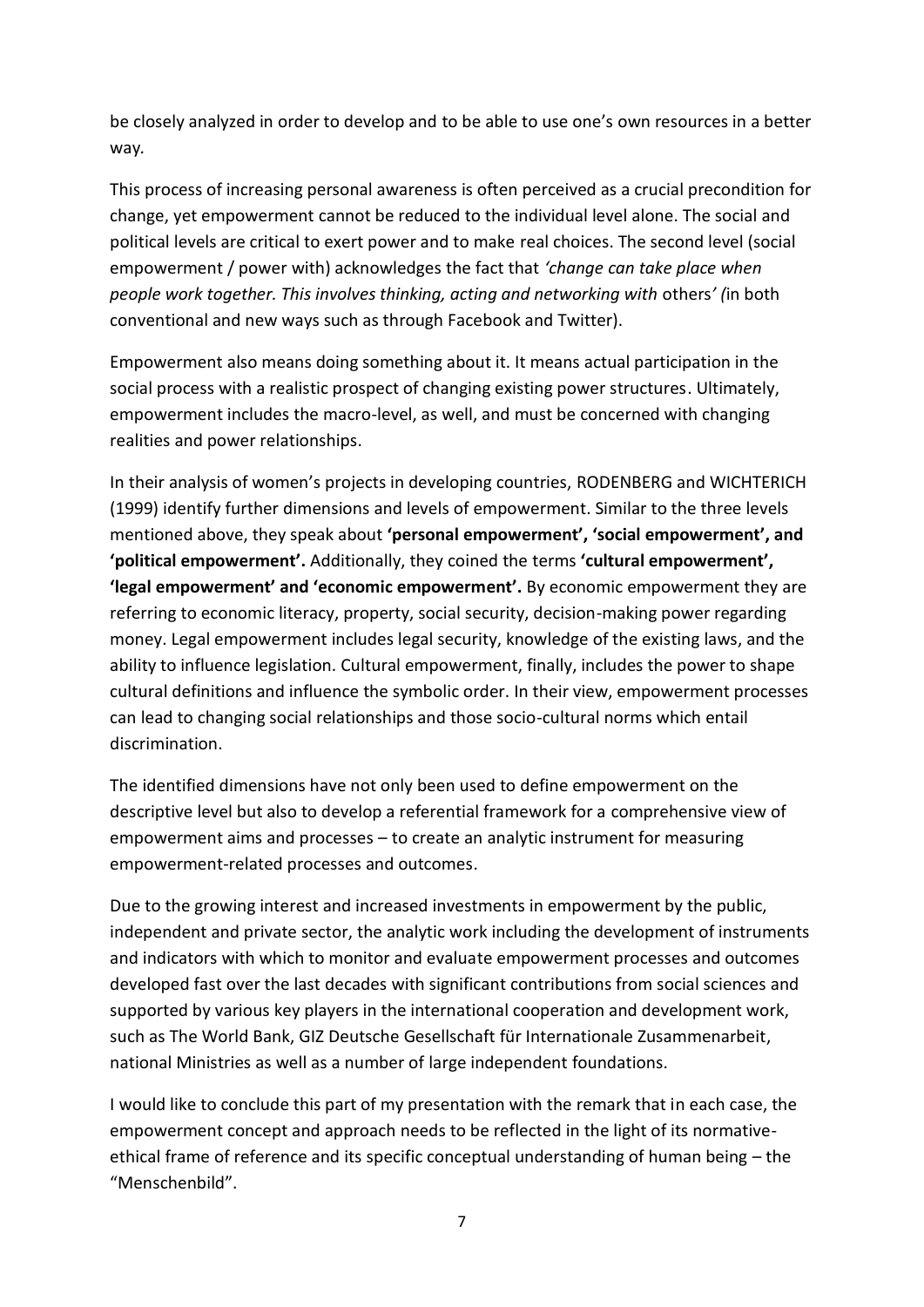The concept of empowerment as such, is also a critique of how the clients of social welfare programmes have been traditionally understood. These individuals and groups have typically been defined by their deficiencies rather than by their capacities, experiences and aspirations. As a consequence, willingly or unwillingly, there is an inherent power relationship between providers of assistance and their needy clients who are dependent on assistance. The empowerment approach was developed to break up this power relationship by viewing disadvantaged groups as potential actors for change. It is driven by an inherent trust in people's strengths and on a normative orientation toward principles of autonomy, social justice and democratic participation (BLECKMANN and KRÜGER, 2007, p. 12).

This means that the empowerment concept initiated a shift of paradigm with regard to the conceptual understanding of human being and the power relations – from the deficitorientation to the resource-orientation, from paternalisms to respectful and equal relationships. For example, professionals who are involved in empowerment processes are supposed to act as facilitators not as teachers.

# **4. Empowerment: The multi-dimensional and multi-level concept and approach in practice - The "YEPP" approach and methodology**

Empowerment requires an interdisciplinary, multi-sectoral and cross-border approach that is consonant with its complexity.

I would like to present to you an example of an empowerment approach which is committed to the following definition of empowerment:

"Empowerment refers to all those processes that lead citizens – including young people to:

*"… taking responsibility for, control and ownership of their individual and collective lives and destinies; having the ability and the power to contribute effectively to the advancement of their communities and society at large thus building active and sustainable communities based on social justice and mutual respect, solidarity and cooperation."* (EVANS and KRÜGER, 2012) *It is about having access to an array of opportunities to choose among.* 

The approach, I am going to present, is committed to empowerment by citizens and young people themselves and to the provision of support to the most vulnerable and disadvantaged people to become empowered.

#### **Context: What is "YEPP"?**

"YEPP" is a well-tested and widely recognised **concept of change** that grew out of the Youth Empowerment Partnership Programme (YEPP). The Youth Empowerment Partnership Programme was implemented over a period of 10 years (2001 – 2011). It was active in 18 disadvantaged communities in 8 European countries including Belgium, Bosnia and Herzegovina, Finland, Germany, Ireland, Italy, Poland and Slovakia.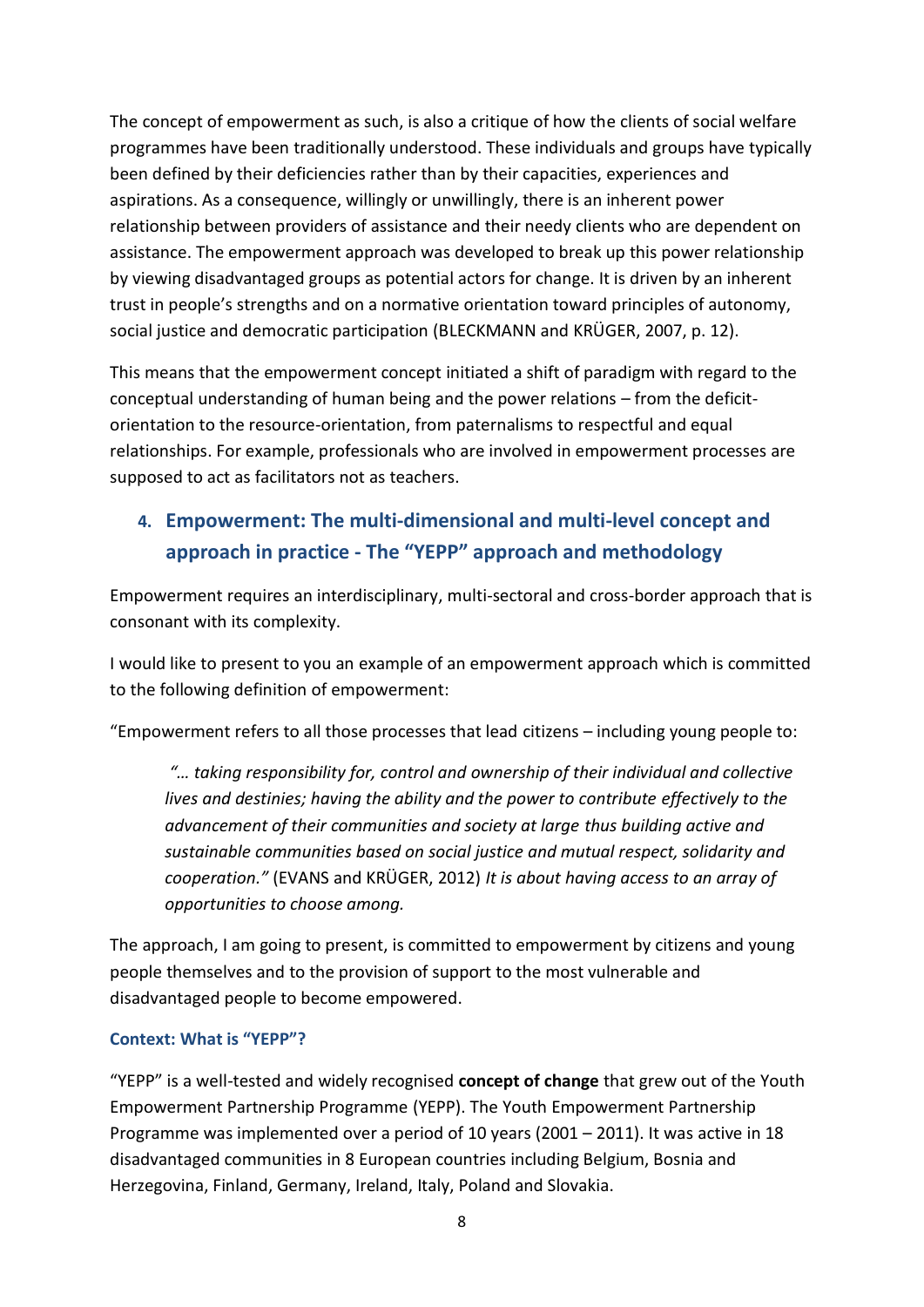The Programme was a joint initiative of a group of independent European and US foundations, the OECD (Organisation for Economic Cooperation and Development) and the International Academy for Innovative Pedagogy, Psychology and Economics (INAgGmbH) at the Free University of Berlin (Germany), or International Academy Berlin for Innovative Pedagogy, Psychology and Economics (INAgGmbH) as it is called now, working under the auspices of the Network of European Foundations for Innovative Cooperation (NEF). I was one of the initiators of the Programme and the Programme Director for the whole programme period.

The partner organisations didn't want to invent the wheel again but brought together their collective resources - their expertise, experiences and funds – thus creating synergies and working in partnership to combat social exclusion in marginalised communities across Europe – communities which offered little or no opportunities for young people - and to bring about lasting changes.

Its Mission was to develop sustainable, participatory and empowering processes to build an active civil society with disadvantaged youth and the communities they live in. (10 Years of YEPP Policy Folder, 2011)

Together with young people, local and European practitioners, researchers, decision-makers and politicians we engaged in youth and community empowerment work at local, regional, national and European level.

In 2011, the foundation-led Programme came to an end but the "YEPP" approach and methodology did not – it is further practised in a growing number of communities and municipalities, in particular in Italy.

Based on the results of the internal and external evaluation of the Programme where significant achievements were described, the majority of representatives of all stakeholder groups decided in a broad and participatory consultation process within the YEPP Community to establish at the beginning of 2012 the YEPP International Resource Centre (YEPP IRC), or YEPP EUROPE as it is called now, at the Institute for Community Education of the International Academy in Berlin in order to build on the results and assets of the Youth Empowerment Partnership Programme and to further support local communities in Europe and beyond who implement or wish to implement the "YEPP" approach and methodology.

What is the YEPP Concept of Change all about?

In the following, I would like to share with you the key elements and the essence of the YEPP approach and methodology.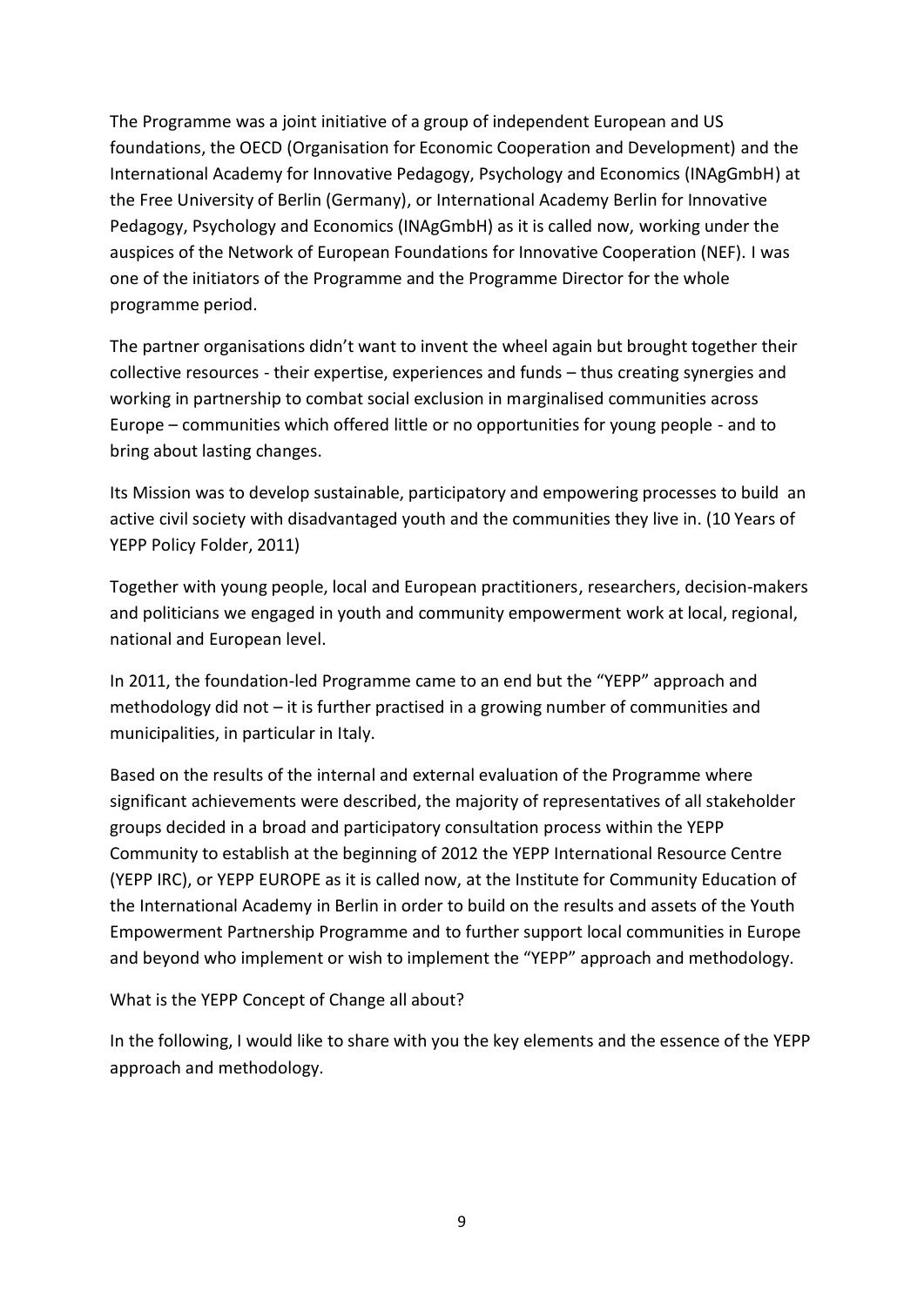# **The YEPP Concept of change: Key elements and essence of the YEPP approach and methodology**

Following a rights-based approach in accordance with the UN Convention of the Rights of the Child, YEPP's concept of change was inspired by community development, community organising and community education approaches, the "Contextual Approach", the "Can-Do" Approach and action research as well as best practices of public-private partnerships. Also, empowerment approaches and practices in the international cooperation and development work influenced the YEPP concept. It was also inspired by lessons learnt from urban regeneration programmes of the 1980s and 1990s that included residents' participation.

The YEPP Concept of Change is based on a set of common goals, principles and working methods. They form the **conceptual common ground** to which the members of the YEPP Community – the local stakeholders, the professionals and the partners - commit to.

#### **Goals**

#### It pursues **five goals**:

- **youth empowerment** to enable young people to participate in local decisionmaking processes, to create change within their communities and become active citizens in the wider society;
- ➔ **youth empowerment is embedded in community empowerment**
- **community empowerment** to create self-confident and competent communities so that residents and local stakeholders become active citizens and advocate changes to the environment in which children and youth develop;
- **partnership** to establish strong and sustainable partnerships and strategic alliances involving actors from different sectors as well as different levels, in order to foster youth and community empowerment;
- **advocacy** to influence public and independent policies to ensure that the principles of youth and community empowerment and partnership become mainstream and are transformed into action at all levels;
- **learning** to provide opportunities for learning and self-development through exchange and transfer of knowledge and expertise at local, regional, national and international level.

Following the identification of dimensions and levels of empowerment of RODENBERG/WICHTERICH, we developed the **YEPP Empowerment Matrix** to define empowerment and to develop a framework and indicators for monitoring and evaluating the achievements of the Programme in terms of empowerment – at individual and at community levels.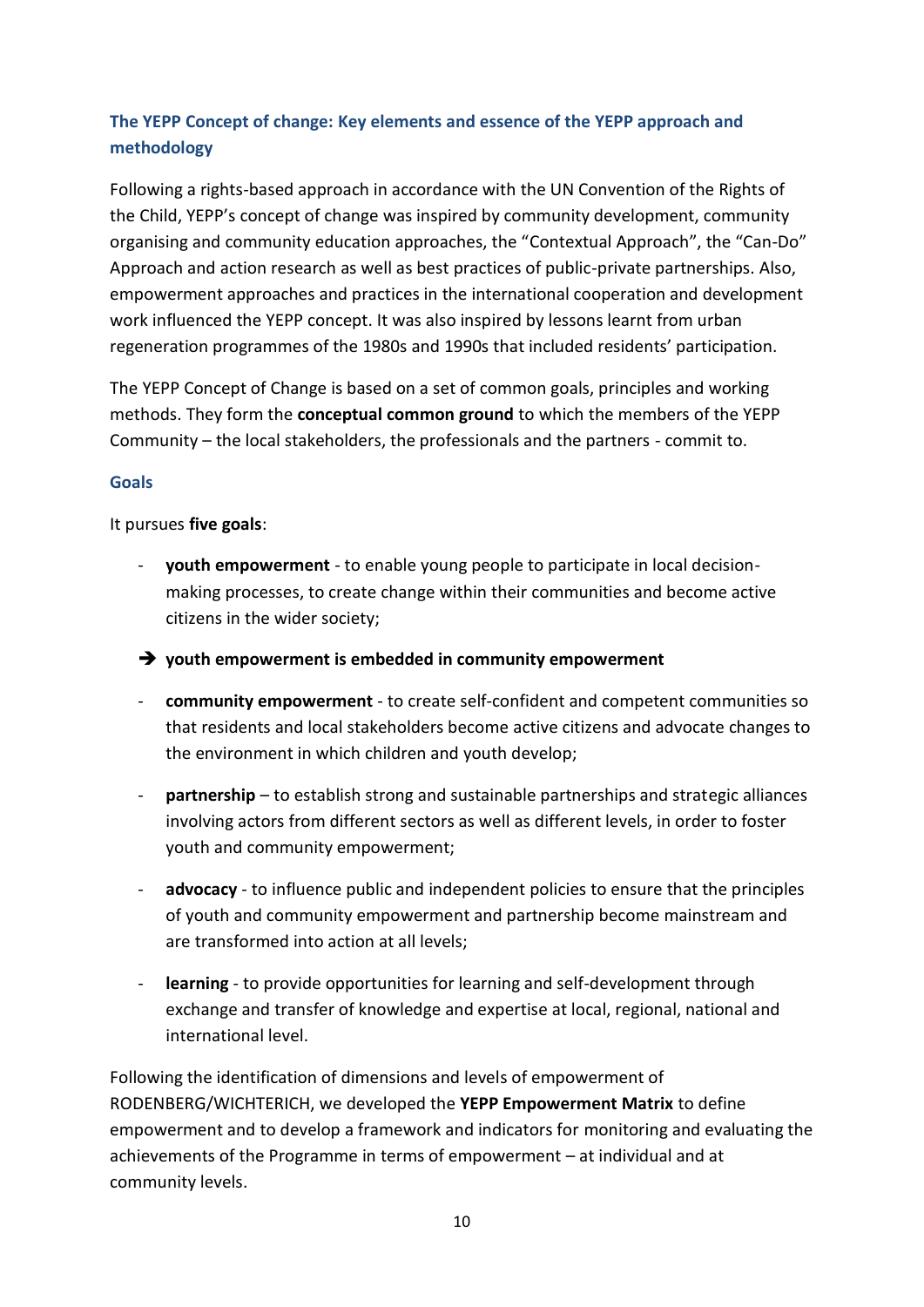#### **Non-negotiable key features of YEPP as guiding principles**

Derived from discussions of youth and community empowerment, YEPP developed a set of 10 non-negotiable key features that have become part of the common ground of all YEPP stakeholder groups as guiding principles underpinning the work at all levels and includes for example:

- Identify the needs of the local community and mobilise local resources
- Engage local stakeholders as motor of change
- Recognise young people as competent individuals and experts of their situation, not merely as recipients of assistance and aid; engage young people as drivers of change having decision-making power;
- Engage local stakeholders, including young people, in joint strategic planning based on the YEPP Concept of Change and Participatory YEPP Monitoring and Evaluation design (PYME) leading to recurrent systematic processes of analysis, planning, implementation and evaluation.
- Establish cross-sectoral partnerships
- Invest in capacity-building
- Integrate systematically the work at local, regional, national and transnational level
- Advocate for policy change

#### **Common working methods**

The YEPP Concept of Change includes a set of common working methods, in particular the YEPP infrastructure which needs to be set up and the YEPP Cycle of Change.

YEPP uses mainly non-formal learning methods and provides and facilitates a number of learning and capacity-building opportunities.

#### **YEPP's multi-level approach**

Within the YEPP Concept of Change, the multi-level approach is one of the key conceptual elements. It integrates systematically the work at local, regional, national and international level.

## ➔ **At the local level**

In the YEPP Local Sites, stakeholders from the public, private and independent sectors including young people get organised in informal action groups or formal non-for-profit organisations such as NGOs and community foundations. They are called **Local Support Groups**, and work together to bring about the change they want to achieve within the framework of the agreed common overall goals and principles, as I just outlined.

Supported by a **professional team** - a Local Coordinator and an Evaluation Facilitator – Local Support Groups engage in a continuous participatory strategic planning and community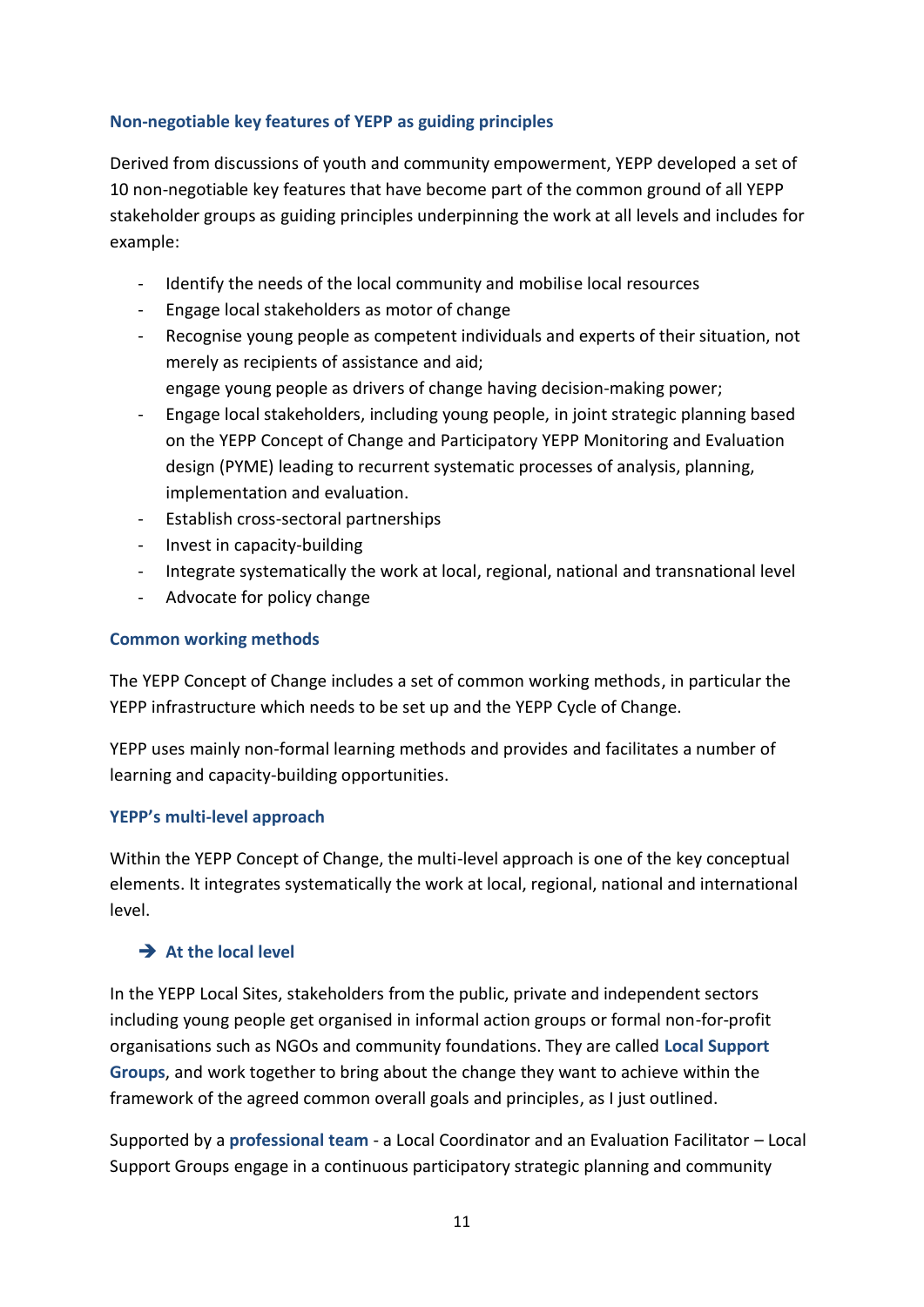development model of working which is driven by an on-going process of analysis, planning, implementation, monitoring and evaluation – the so called **YEPP Cycle of Change.**

The Cycle of Change starts with establishing the Local Support Group. With the support of the Professional Team, this Group engages in an in-depth **analysis of the situation** and agrees on the **Operational Plan** including the key issues it would like to address, the objectives it would like to achieve and the activities and project it plans to implement.

At the same time, the Local Support Group agrees on the **Monitoring and Evaluation Plan** including indicators, outputs and outcomes. Local Monitoring Teams accompany the process of the implementation of the Operational Plan.

Based on the results of the reflection and evaluation, the next phase of the cycle starts with an update of the situation analysis and leads into a refined planning and implementation, monitoring and evaluation process.

## ➔ **At the regional and national level**

Local Sites that are situated in the same region and/or country establish **informal or formal Clusters** as a platform for trans local professional exchange, collaboration and strategic alliance with a stronger voice to be heard at the political level, e.g. YEPP Italia.

## ➔ **At the international level**

The local development processes are supported systematically by a transnational working and learning network – the **YEPP Community Network.** It includes all YEPP Local Sites, the YEPP International Resource Centre and all the partners. In response to the needs of its members, the YEPP Community Network functions as a platform for regular cross-border peer learning and exchanges, for transnational collaboration and strategic alliances, joint trans local and transnational initiatives and projects for all YEPP stakeholder groups.

Transnational activities include: YEPP Community Conferences and Youth Meetings, bilateral study visits and exchanges, twinning arrangements; capacity-building workshops and trainings on the YEPP Concept of Change, on themes such as Entrepreneurship, Advocacy, Digital Media for Active Citizenship and Social Inclusion,

#### **YEPP's achievements**

I would like to share with you some of the achievements of YEPP.

The **internal and external as well as participatory evaluation** of the Programme **provided enough evidence** to show that YEPP works and brings about the targeted changes in disadvantaged local areas and regions across Europe when well implemented and supported and does so in a wide variety of different situations and cultures – from the rural area of the West Coast of Finland with Swedish speaking Finns, to the North Inner City of Dublin, the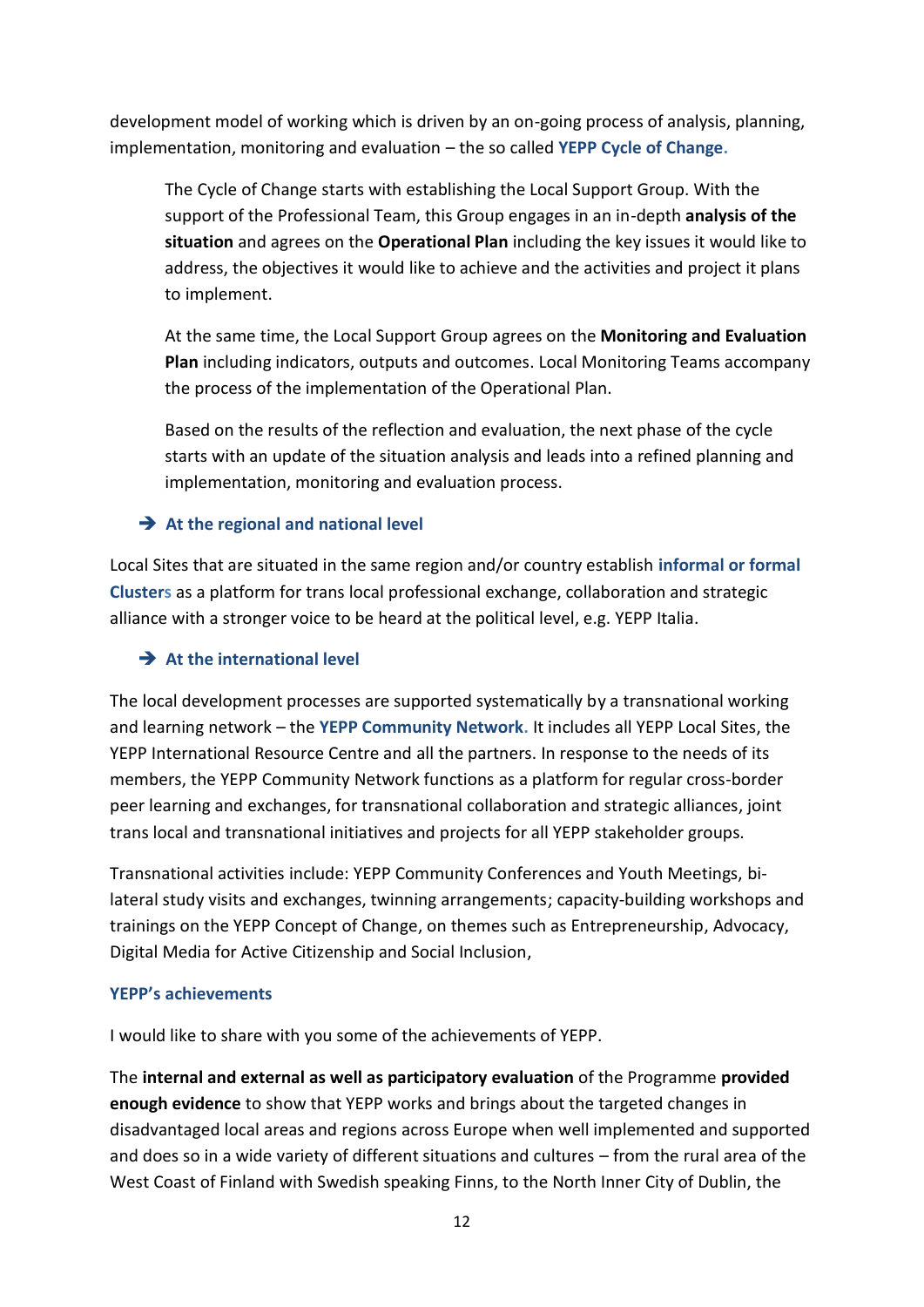capital of Ireland, to villages in the Eastern part of Slovakia with a large Roma population faced with the problem of severe exclusion, to the post-war situation of Bosnia & Herzegovina – still obvious when we started to work there in 2000 - and the growing community development and community organising activities and structures in Tuzla. (EVANS and KRÜGER, 2012)

Significant and sustainable changes in youth and community empowerment, civic engagement and active citizenship, cross-sectoral partnership and youth policies have been achieved in the participating Local Sites. Within the conceptual framework of YEPP, each programme site developed its own locally relevant activities and a great variety and diversity of best practices emerged that led to local changes which we can cautiously identify as being caused by YEPP.

It can be said that YEPP contributed in the Local Sites significantly to youth participation in decision-making processes, to bridging the gap between citizens and politics, to overcoming fragmentation of services, providing access to education and preparing for access to employment, to develop social cohesion – and to emotional recognition of young people and the communities they live in.

The YEPP Community Network has become an inspirational network interlinking the transnational with the local work in a systematic way, reflecting the needs and resources, showcasing and recognising examples of best practice of the young people and other local stakeholder groups.

The Network has become beneficial to the personal growth and the development of the local communities. It has enhanced and strengthened in particular the motivation of young people for local change processes as well as established collaboration, has built new partnerships and, finally, strengthened our joint advocacy work.

Finally, establishing the YEPP International Resource Centre as a mission-oriented service provider and support agency building on the results and assets of the Youth Empowerment Partnership Programme and further promoting the "YEPP" approach and methodology was a significant achievement in itself. It demonstrates to a certain degree that sustainability has been achieved.

# **5. Conclusions**

To conclude my presentation, I would like to summarise that - based on the understanding of heritage that stands for sustainable human development - empowerment becomes a key issue and key strategy for interpreting the cultural, natural and intangible heritage and for developing future-oriented strategies of sustainable human memory policy!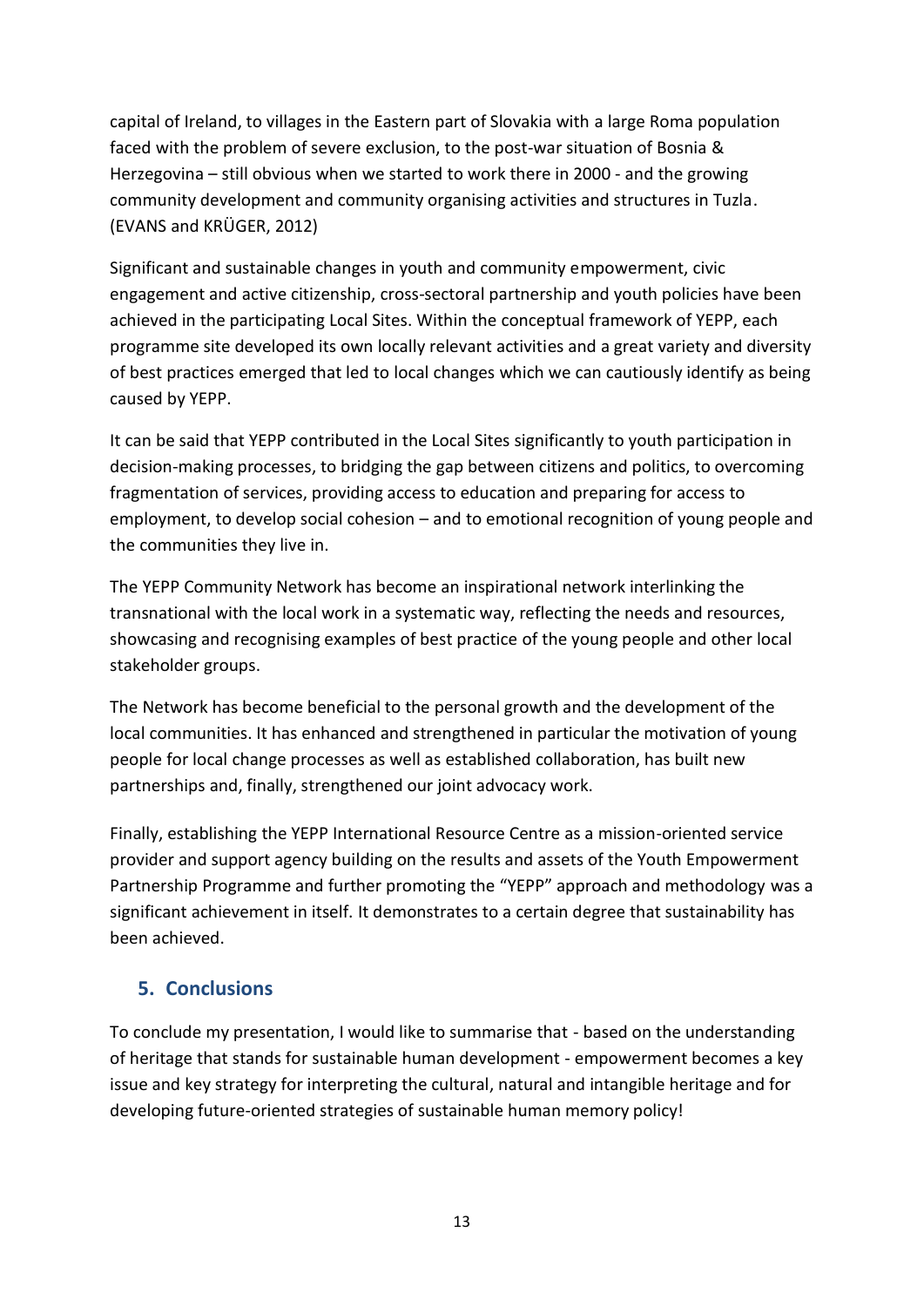It is about facilitating capacities and opportunities, opening up choices and increasing the spiritual, political, social, educational, gender, or economic strength of individuals and communities

- to build an active civil society to take ownership and become the motor and agent of the promotion, protection, maintenance and future-oriented development of their natural and cultural heritage including the intangible heritage
- to safeguard, live and enhance cultural diversity, intercultural dialogue and sustainable development
- to develop strategic alliances to influence policies
- to produce an effect in the local community, the Heritage Site, and at national and international level
- to take part in World Heritage as transnationally shared experience and commitment of civil society.

## **Challenges for Heritage Studies**

- To further contribute to theory-based understanding and further development of the protection and the sustainability of World Heritage and of Intangible Heritage;
- To include community development and empowerment approaches in the programme of Heritage Studies;
- To enable future professionals to support the development of an inclusive and active civil society through and for World Heritage and Intangible Heritage and to facilitate empowerment processes at a local level, national and transnational level;
- To prepare future professionals for enabling young people and other citizens to resource the sustainability of World Heritage and Intangible Heritage;
- To integrate the work at local level with international exchanges across the World;
- To commit to research about open questions and key issues pertaining to participation, empowerment and sustainable development;

#### For example:

How to motivate citizens and in particular young people who are passive and have turned their back to democracy to become an active, contributing citizen and engage in democratic processes?

How to reach the most marginalised citizens and in particular the most vulnerable young people?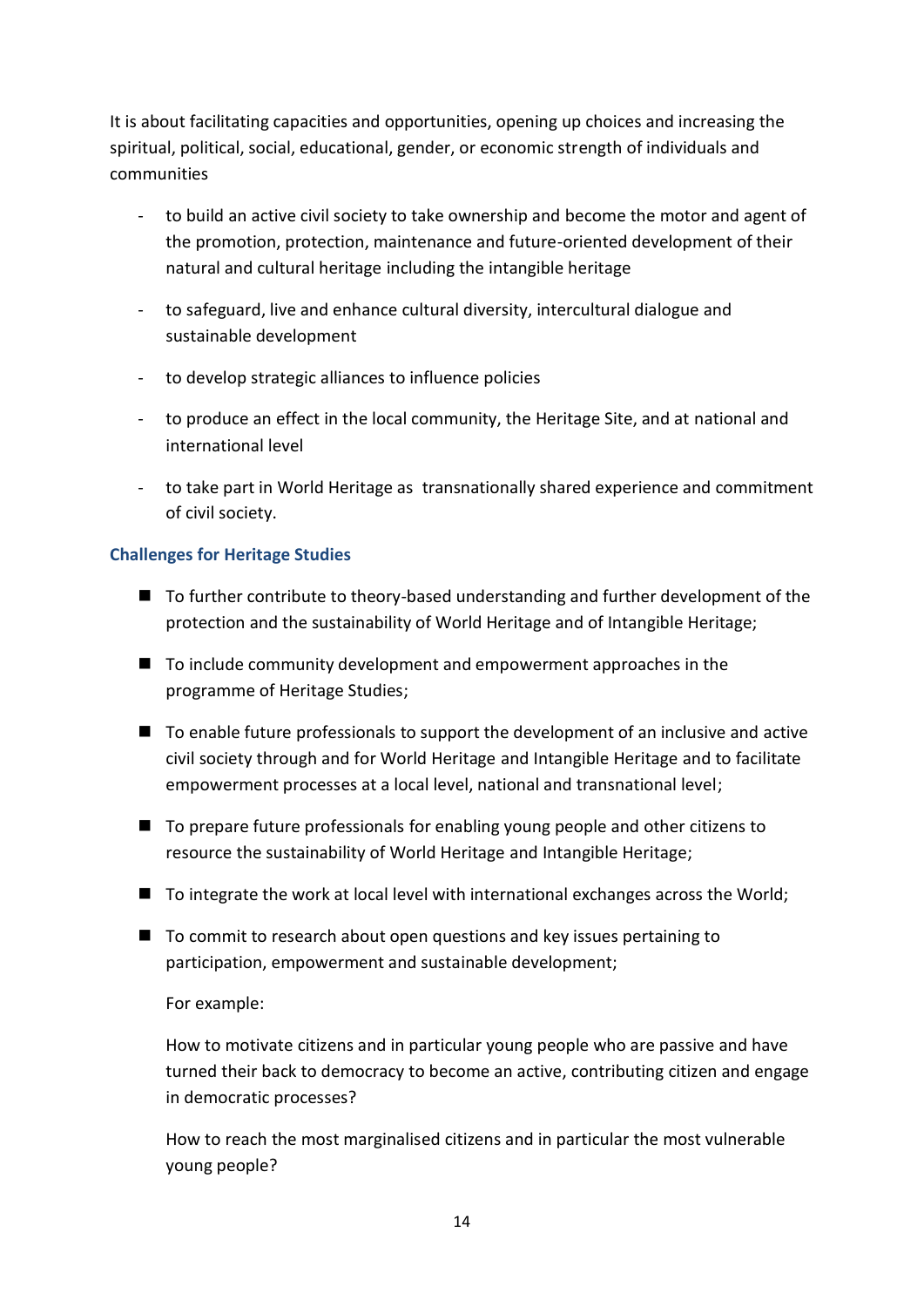There is a lot of experience and expertise gained in many initiatives, projects, and measures worldwide but there is a need to substantiate them with research at global scale and to make the results accessible for the professional, practitioners, experts and organisations at the local, regional, national and international levels.

It needs to be recognised that monitoring and evaluation in this particular field has been further developed by social sciences and has become more and more an integral part of most of the initiatives, projects, measures and policies which is crucial for measuring outcome and impact and for improving and further advancing participation, empowerment and sustainable development.

Nevertheless, there is still a need for a refined research concept and approach to interpret and substantiate the many singular results through research and analytic work as well as international debate in order to support and advance the practices and policies at local, national and international level. These are areas of research responsibility and I think that Heritage Studies have to play an important role in this research and in publishing the advanced knowledge.

At this International Summer Academy Cottbus: Understanding Heritage you address and work on a number of key issues and some of the key questions pertaining to participation, empowerment and sustainable development. I know that you will make the results of your work available in a series of publications. This will contribute significantly to clarifying, substantiating and further advancing the role of participation, empowerment and sustainable development in Heritage Studies and its corresponding disciplines and this will enrich and support the work of many committed citizens, young people, professional practitioners, researchers, politicians and will contribute significantly to bringing about social change for advancing sustainable development!

#### **References:**

10 Years of YEPP Policy Folder (2011), Berlin: Accessible at <http://yeppeurope.org/library/>

ALSOP, R. / HEINSOHN, N. (2005): Measuring Empowerment in Practice: Structuring Analysis and Framing Indicators, World Bank: Policy Research Working Paper 3510

BECKER, D. and WEYERMANN, B. (2006): Gender, conflict, transformation and the psychosocial approach. Tookit. Ed. By the Swiss Agency for Development and Cooperation. In BLECKMANN, P. and KRÜGER, A. (2007)